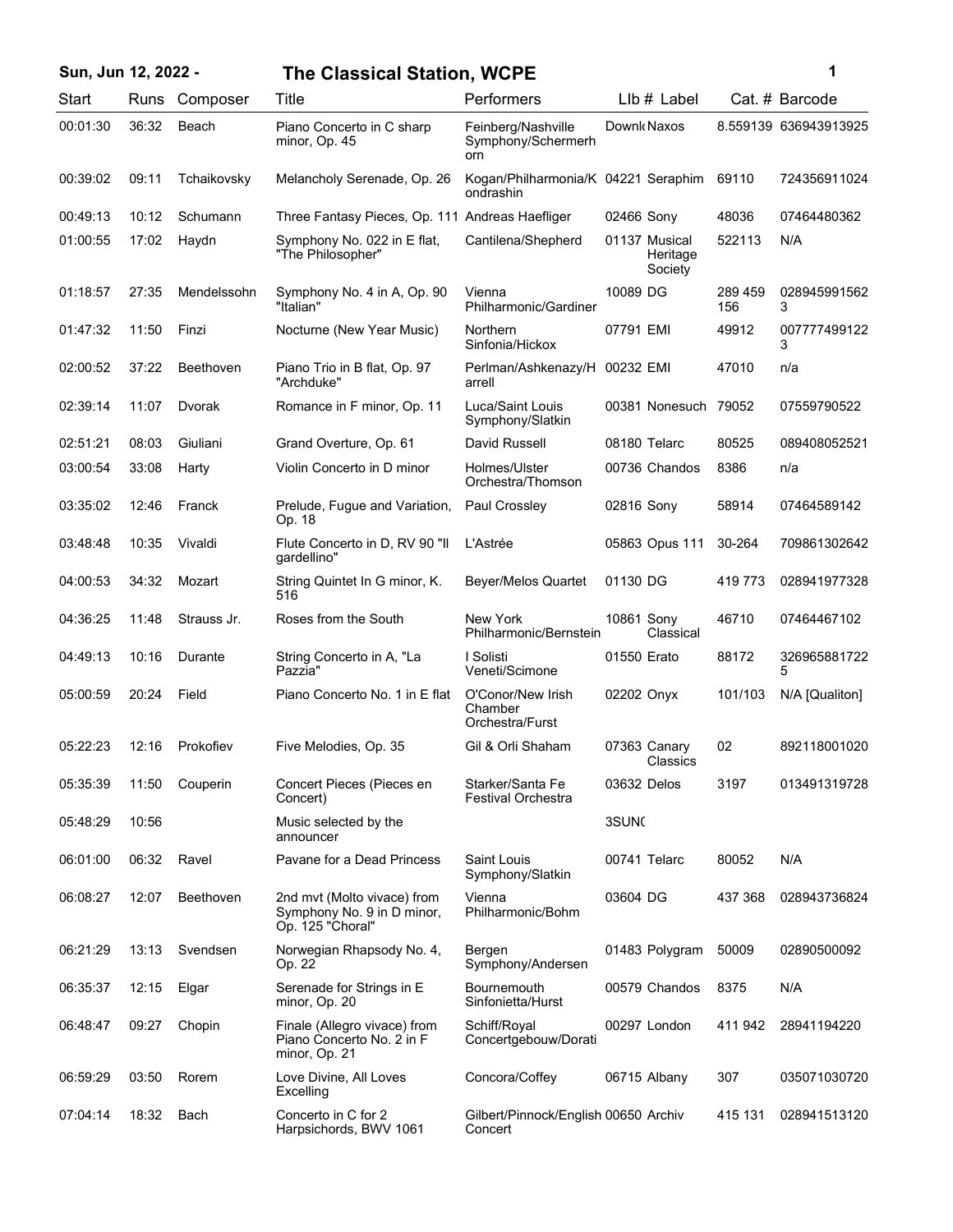| Sun, Jun 12, 2022 - |       |                     | <b>The Classical Station, WCPE</b>                                    |                                                                              |                   |                                    |                | 2                     |
|---------------------|-------|---------------------|-----------------------------------------------------------------------|------------------------------------------------------------------------------|-------------------|------------------------------------|----------------|-----------------------|
| Start               |       | Runs Composer       | Title                                                                 | Performers                                                                   |                   | $Llb#$ Label                       |                | Cat. # Barcode        |
| 07:23:41            | 05:50 | Jenkins, C.         | Dawn                                                                  | John Balka                                                                   |                   | 09724 Reference 98<br>Recordings   |                | 030911109820          |
| 07:30:01            | 28:30 |                     | SING FOR JOY                                                          | www.stolaf.edu                                                               |                   |                                    |                |                       |
| 08:01:31            | 03:02 | <b>Dykes</b>        | Holy! Holy! Holy!                                                     | Gowers/Choir of King's 12269 The Choir 0014<br>College<br>Cambridge/Cleobury |                   | of King's<br>College,<br>Cambridge |                | 822231701422          |
| 08:04:33            | 06:05 | Jackson,<br>Gabriel | Hymn to the Trinity                                                   | Choir of Clare College, 13622 Harmonia<br>Cambridge/Ross                     |                   | Mundi                              | 902270         | 314902022702<br>2     |
| 08:10:38            | 05:35 | Sumsion             | <b>Benedicite</b>                                                     | <b>Choir of Gloucester</b><br>Cathedral/Sanders                              | 01447 Priory      |                                    | 218            | n/a                   |
| 08:18:43            | 05:52 | Parry               | I was glad when they said unto Lucas/Choir of St.<br>me               | Paul's Cathedral,<br>London/Scott                                            |                   | 07503 Hyperion                     | 2000           | 034571120003          |
| 08:24:35            | 03:50 | Vierne              | Toccata                                                               | John Rose                                                                    |                   | 00944 Towerhill                    | 900101         | N/A                   |
| 08:30:55            | 02:27 |                     | GSM Commentary: The Rt.<br>Rev. Samuel Rodman                         | The Rt. Rev. Samuel<br>Rodman                                                | <b>GSMC</b>       |                                    |                |                       |
| 08:33:22            | 09:05 | Stanford            | St. Patrick's Breastplate                                             | Choir of Trinity College 13237 Hyperion<br>Cambridge/Trinity<br>Brass/Layton |                   |                                    | 68174          | 034571281742          |
| 08:44:57            | 08:30 | Mendelssohn         | Te Deum a 4                                                           | Duskova/Chamber<br>Choir of Europe/Matt                                      |                   | 06826 Brilliant<br>Classics        | 99997          | 502842199997<br>5     |
| 08:53:37            | 05:03 | Willan              | Epilogue                                                              | <b>Patrick Wedd</b>                                                          |                   | 08545 Naxos                        |                | 8.557375 747313237524 |
| 09:01:40            | 19:39 | Bach                | Cantata 129, "Gelobet sei der<br>Herr, mein Gott"                     | <b>Holland Boys'</b><br>Choir/Netherlands<br>Bach<br>Collegium/Leusink       |                   | 12050 Brilliant<br>Classics        | 94050          | 502842194050<br>2     |
| 09:23:49            | 28:57 | Lully               | Te Deum                                                               | Le Concert<br>Spirituel/Niquet                                               |                   | 09196 Naxos                        |                | 8.554397 636943439722 |
| 09:55:16            | 03:33 | Karg-Elert          | Marche triomphale: Nun danket Peter Hurford<br>alle Gott              |                                                                              | 08186 Argo        |                                    | 410 165        | 028941016522          |
| 10:01:49            | 58:40 | Paulus              | To Be Certain of the Dawn                                             | Minnesota Chorale and 12392 BIS<br>Orch/Vanska                               |                   |                                    | 726            | BIS-CD-1 731859007265 |
| 11:02:19            | 25:34 | Schubert            | Mass No. 4 in C, D. 452                                               | Popp/Bavarian RSO<br>and Choir/Sawallisch                                    | 06363 EMI         | Classics                           | 86011          | 724358601121          |
| 11:29:08            | 23:30 | <b>Bruckner</b>     | Te Deum                                                               | Harper/Baker/BBC<br>Chorus/Klemperer                                         |                   | 06766 Testament 1354               |                | 749677135423          |
| 11:53:53            | 05:32 |                     | Music selected by the<br>announcer                                    |                                                                              | 1SUN <sub>1</sub> |                                    |                |                       |
| 12:01:15            | 07:02 | Mozart              | Adagio in E for Guitar and<br>Orchestra, K. 261                       | Romero/Academy<br>SMF/Brown                                                  |                   | 04002 Philips                      | 426 263        | 028942626324          |
| 12:09:32            | 23:54 | Ponce               | Concierto del sur (Concerto of<br>the South)                          | Fernandez/English<br>Chamber<br>Orchestra/Asensio                            |                   | 05069 London                       | 289 455<br>364 | 028945536422          |
| 12:35:16            | 24:08 | Elgar               | <b>Nursery Suite</b>                                                  | Hallé Orchestra/Elder                                                        | 13264 Hallé       |                                    | 7548           | 506500134155<br>7     |
| 13:01:14            | 09:03 | Bach, C.P.E.        | String Symphony in E                                                  | Akademie fur Alte<br>Music Berlin/Mai                                        |                   | 04942 Harmonia<br>Mundi            | 901622         | 794881409426          |
| 13:12:07            | 19:51 | Strauss, R.         | Horn Concerto No. 2 in E flat                                         | Baumann/Gewandhau 00298 Philips<br>s Orch/Masur                              |                   |                                    | 412 237        | 028941223722          |
| 13:33:13            | 26:12 | Mozart, F.          | Piano Concerto No. 1 in C, Op. Hellwig/Cologne Radio 01332 Koch<br>14 | Symphony/Bader                                                               |                   | Schwann                            | 311 004        | 900272311004<br>3     |
| 14:01:15            | 09:32 | Delius              | The Walk to the Paradise<br>Garden                                    | Royal<br>Philharmonic/Seaman                                                 | 06681 RPO         |                                    | 222828         | 401122222828<br>4     |
| 14:12:37            | 35:12 | Tchaikovsky         | Prologue from Sleeping<br>Beauty, Op. 66                              | National<br>Philharmonic/Bonynge                                             |                   | 00367 London                       | 425468         | 028942546820          |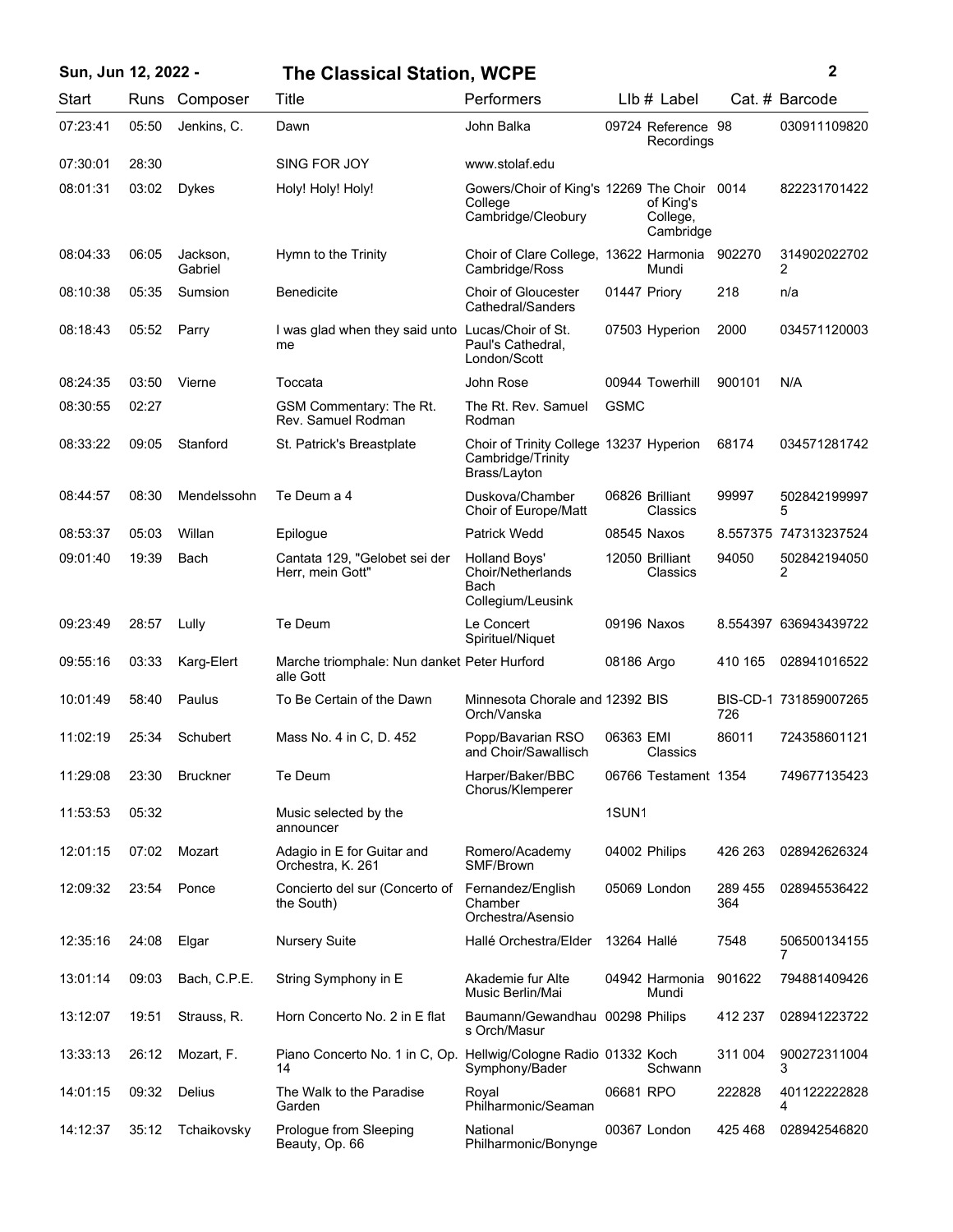| Sun, Jun 12, 2022 - |          |       |                 | <b>The Classical Station, WCPE</b>                                                                                                  |                                                   |                |                                          |                         | 3                     |
|---------------------|----------|-------|-----------------|-------------------------------------------------------------------------------------------------------------------------------------|---------------------------------------------------|----------------|------------------------------------------|-------------------------|-----------------------|
|                     | Start    |       | Runs Composer   | Title                                                                                                                               | Performers                                        |                | $Llb#$ Label                             |                         | Cat. # Barcode        |
|                     | 14:49:04 | 10:21 |                 | Music selected by the<br>announcer                                                                                                  |                                                   | 2SUN1          |                                          |                         |                       |
|                     | 15:01:15 | 18:17 | Schumann        | Piano Sonata No. 2 in G minor, Murray Perahia<br>Op. 22                                                                             |                                                   | 01343 CBS      | Records                                  | 44569                   | 07464445692           |
|                     | 15:20:47 | 27:45 | Mendelssohn     | Cello Sonata No. 2 in D, Op. 58 Rosen/Artymiw                                                                                       |                                                   |                | 13498 Bridge                             | 9501                    | 090404950124          |
|                     | 15:50:22 | 09:03 | Bach            | Three Selections from the Lute Andres Segovia<br>Suites                                                                             |                                                   | 00966 MCA      |                                          | 42068                   | 076742206826          |
|                     | 16:01:15 | 19:56 | Haydn           | Piano Trio No. 37 in D minor                                                                                                        | Beaux Arts Trio                                   |                | 04027 Philips                            | 432 070                 | n/a                   |
|                     | 16:22:26 | 27:15 | <b>Sibelius</b> | Symphony No. 6 in D minor,<br>Op. 104                                                                                               | Pittsburgh<br>Symphony/Maazel                     | 03521 Sony     |                                          | 53 268                  | 074645326825          |
|                     | 16:51:31 | 07:55 | Beethoven       | Coriolan Overture, Op. 62                                                                                                           | Philharmonia<br>Orchestra/Klemperer               | 00330 EMI      |                                          | 47190                   | N/A                   |
|                     | 17:01:16 | 33:56 | <b>Bruch</b>    | Symphony No. 2 in F minor,<br>Op. 36                                                                                                | Gewandhaus<br>Orch/Masur                          |                | 01646 Philips                            | 420 932                 | 028942093225          |
|                     | 17:36:27 | 08:24 | Humperdinck     | Overture to Hansel and Gretel                                                                                                       | Philharmonia/Klemper<br>er                        | 06912 EMI      |                                          | 62622                   | 724356262225          |
|                     | 17:46:41 | 04:15 | <b>Barrios</b>  | Julia Florida                                                                                                                       | Sharon Isbin                                      |                | 00943 Pro Arte                           | 343                     | 015095034328          |
|                     | 17:52:11 | 07:14 |                 | Music selected by the<br>announcer                                                                                                  |                                                   | 2SUN1          |                                          |                         |                       |
|                     | 18:01:25 | 02:24 | Chopin          | Prelude in E minor, Op. 28 No. Charles<br>4                                                                                         | Richard-Hamelin                                   |                | Downk Analekta                           | 9148                    | 628588914825          |
|                     | 18:05:39 | 04:25 | Portman         | Flight                                                                                                                              | Dubeau/La Pieta                                   |                | 13994 Analekta                           | AN <sub>2</sub><br>8754 | 774204875428          |
|                     | 18:11:54 | 18:45 | Lansky          | Four's Company                                                                                                                      | <b>Curtis Institute Guitar</b><br>Quartet         |                | PV140 Bridge                             | 9532                    | 090404953224          |
|                     | 18:32:29 | 09:34 | Liszt           | Berceuse (Lullaby)                                                                                                                  | Benjamin Grosvenor                                |                | PV138 Decca<br>Classics                  |                         | 485 1450 028948514502 |
|                     | 18:43:53 | 11:23 | Matiegka        | Sonata No. 6 in B minor, Op.<br>31                                                                                                  | David Starobin                                    |                | 13999 Bridge                             | 9567                    | 090404956720          |
|                     | 18:57:06 | 02:19 | Couperin        | The Mysterious Barricades                                                                                                           | Tanguy de Williencourt Downk Harmonia             |                | Mundi                                    | 902508                  | n/a                   |
|                     | 19:01:25 | 05:00 |                 | Interview: Rob Kennedy<br>speaks with cellist Mikhail<br>Veselov of the Neave Trio<br>about their new CD "Musical<br>Remembrances." |                                                   | <b>Previev</b> |                                          |                         |                       |
|                     | 19:08:15 | 35:25 | <b>Brahms</b>   | Piano Trio No. 1 in B, Op. 8                                                                                                        | Neave Trio                                        |                | 14000 Chandos                            | 20167                   | 095115216729          |
|                     | 19:45:30 | 05:22 | Bach            | Fuga from Sonata No. 1 in G<br>minor for solo violin, BWV 1001                                                                      | Ray Chen                                          |                | Downk Decca<br>Classics                  | n/a                     | 28948511372           |
|                     | 19:52:42 | 06:44 | Beethoven       | 4th mvt (Allegro con brio) from<br>Symphony No. 7 in A, Op. 92                                                                      | Rotterdam<br>Philharmonic/Shani                   |                | PV137 Warner<br>Classics                 | 77683                   | 01902951 190295177683 |
|                     | 20:01:26 | 18:01 | Weber           | Grand Duo Concertante for<br>Clarinet and Piano, Op. 48                                                                             | A. McGill/Chien                                   |                | PV142 Cedille                            | 207                     | 735131920728          |
|                     | 20:21:17 | 07:25 | Schumann        | Arabesque, Op. 18                                                                                                                   | Dinnerstein                                       |                | 13957 Orange<br><b>Mountain</b><br>Music | 0156                    | 801837015621          |
|                     | 20:30:32 | 11:49 | Vivaldi         | Violin Concerto in B minor, RV<br>386                                                                                               | Benedetti/Benedetti<br><b>Baroque Orchestra</b>   |                | Downk Decca                              | n/a                     | n/a                   |
|                     | 20:44:11 | 04:38 | Elgar           | Sospiri, Op. 70                                                                                                                     | City of Birmingham<br>Symphony/Grazinyte-T<br>yla |                | Downk Deutsche<br>Grammaph<br>on         | n/a                     | 000289483928<br>58    |
|                     | 20:50:39 | 03:34 | Price           | Adoration for violin and piano                                                                                                      | Goosby/Wang                                       |                | PV140 Decca                              | 33878                   | 028948516643          |
|                     | 20:56:03 | 03:23 | Rachmaninoff    | Prelude in G, Op. 32 No. 5                                                                                                          | Ruth Slenczynska                                  |                | 13991 Decca<br>Classics                  |                         | 028948522552          |